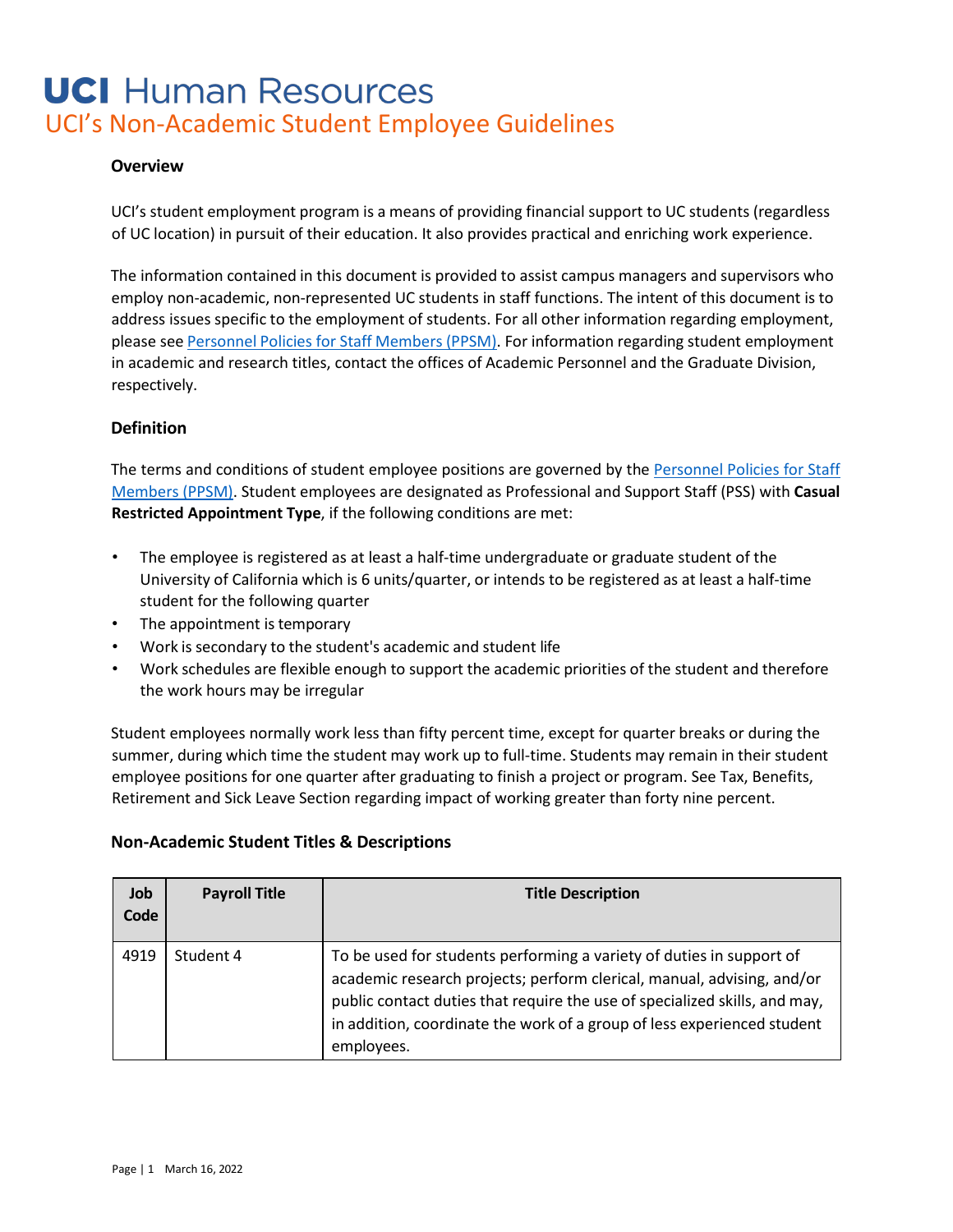| Job<br>Code | <b>Payroll Title</b>                                                | <b>Title Description</b>                                                                                                                                                                                                      |
|-------------|---------------------------------------------------------------------|-------------------------------------------------------------------------------------------------------------------------------------------------------------------------------------------------------------------------------|
| 4928        | Student Artist or<br>Performer BYA*                                 | To be used for students performing at theatre productions, musical<br>recitals, or similar type work.                                                                                                                         |
| 4930        | <b>Student Clinical</b>                                             | To be used for students working in labs or clinics.                                                                                                                                                                           |
| 4932        | <b>Student Events</b>                                               | To be used for students working as ushers, event staff, or similar type<br>work.                                                                                                                                              |
| 4934        | Student<br>Information<br>Technology                                | To be used for students performing general help-desk duties, web page<br>design/programming, programming, network maintenance, etc.                                                                                           |
| 4936        | <b>Student Intramural</b><br>Sports 1                               | To be used for students serving as intramural sports coaches, officials,<br>supervisors, scorekeepers, or functioning in similar roles.                                                                                       |
| 4261        | <b>Student Intramural</b><br>Sports 2<br>(New)                      | To be used for students with certification requirement serving as<br>intramural sports coaches, officials, supervisors, scorekeepers, or<br>functioning in similar roles.                                                     |
| 4938        | <b>Student Peer</b><br>Counselor                                    | To be used for students working for a peer counseling program;<br>coaching and advising students, providing academic assistance to other<br>students in an established program.                                               |
| 4940        | Student<br>Recreation 1                                             | To be used for students facilitating, teaching, leading recreation<br>activities such as swimming instructors, lifeguards, sports/fitness<br>trainers, exercise assistant/trainer, etc.                                       |
| 4260        | Student<br><b>Recreation 2</b><br>(New)                             | To be used for students with certification requirements for facilitating,<br>teaching, leading recreation activities such as swimming instructors,<br>lifeguards, sports/fitness trainers, exercise assistants/trainers, etc. |
| 4942        | <b>Student Researcher</b>                                           | To be used for undergraduate students who are working under<br>supervision of faculty performing research work. Approval from the<br>Graduate Division is required for use by graduate students.                              |
| 4918        | <b>Student Camp</b><br>Program Offsite<br>(exempt)<br>BYA*<br>(New) | To be used for students that are working at offsite camp; where they<br>are staying with campers overnight. Requires that camp be a separate<br>establishment under DOL Regulations. Use requires HR review and<br>approval.  |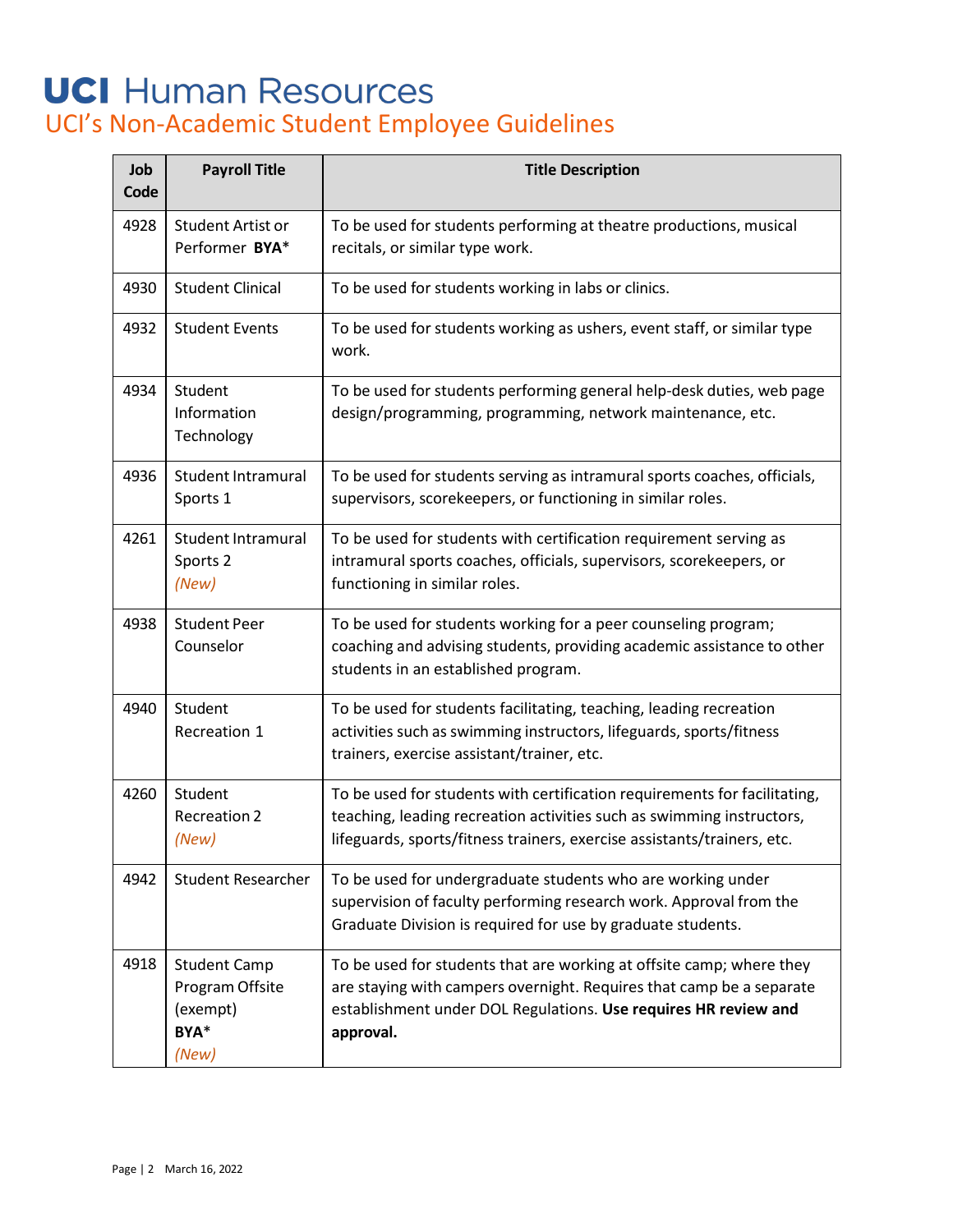| Job<br>Code | <b>Payroll Title</b>                              | <b>Title Description</b>                                                                                                                                                                                                                                                                                                                                                                                                                                                                                                                                                                                                                                                                 |
|-------------|---------------------------------------------------|------------------------------------------------------------------------------------------------------------------------------------------------------------------------------------------------------------------------------------------------------------------------------------------------------------------------------------------------------------------------------------------------------------------------------------------------------------------------------------------------------------------------------------------------------------------------------------------------------------------------------------------------------------------------------------------|
| 4948        | Student<br>Camp Program<br>Onsite<br>(non-exempt) | To be used for students working as camp counselors for on-campus<br>programs.                                                                                                                                                                                                                                                                                                                                                                                                                                                                                                                                                                                                            |
| 4740        | Student Intern                                    | To be used for UC students who primarily receive training for their own<br>educational benefit.<br>Paid internships must meet minimum wage requirements and payment<br>for hours worked must fall within assigned salary range.<br>-Unpaid student internships are for UC students who primarily receive<br>training for their own educational benefit and must meet all seven of the<br>Department of Labor (DOL) internship criteria (see criteria at<br>http://www.dol.gov/whd/regs/compliance/whdfs71.pdf)<br>-Unpaid Interns do NOT need to be put into UCPath unless they need<br>access to certain campus systems, in which case they should be entered<br>as Contingent Workers. |

\*BYA (By Agreement) titles do not have a minimum wage requirement. Student employees in BYA titles are paid a nominal payment (stipend) to cover expenses and incidentals. In the case of a nominal payment, compensation is paid as a flat dollar amount through UCPath additional pay.

### **Special Student Titles & Descriptions**

| <b>Job</b><br>Code | <b>Payroll Title</b>                      | <b>Title Description</b>                                                                                                                                                                                                                                                                                                                                                                                                                                                                                                                                                                                                                                                                                                            |
|--------------------|-------------------------------------------|-------------------------------------------------------------------------------------------------------------------------------------------------------------------------------------------------------------------------------------------------------------------------------------------------------------------------------------------------------------------------------------------------------------------------------------------------------------------------------------------------------------------------------------------------------------------------------------------------------------------------------------------------------------------------------------------------------------------------------------|
| 4000               | Student Aid<br>Outside<br>Agency<br>(New) | To be used for students working for an eligible outside agency (usually<br>nonprofit), which in turn reimburses the University for their portion of the<br>work-study program. This is virtually a pay vehicle for the non-profit<br>agencies. If the agency at which the student is working has fewer than 25<br>employees, their minimum wage may be different from that of UC.<br>As a best practice, there should be an agreement between the location and<br>the third party related to responsibilities regarding these employees.<br>Departments that are employing student employees that work for a third<br>party should work closely with campus counsel on obligations related to<br>minimum wage, wage and hours, etc. |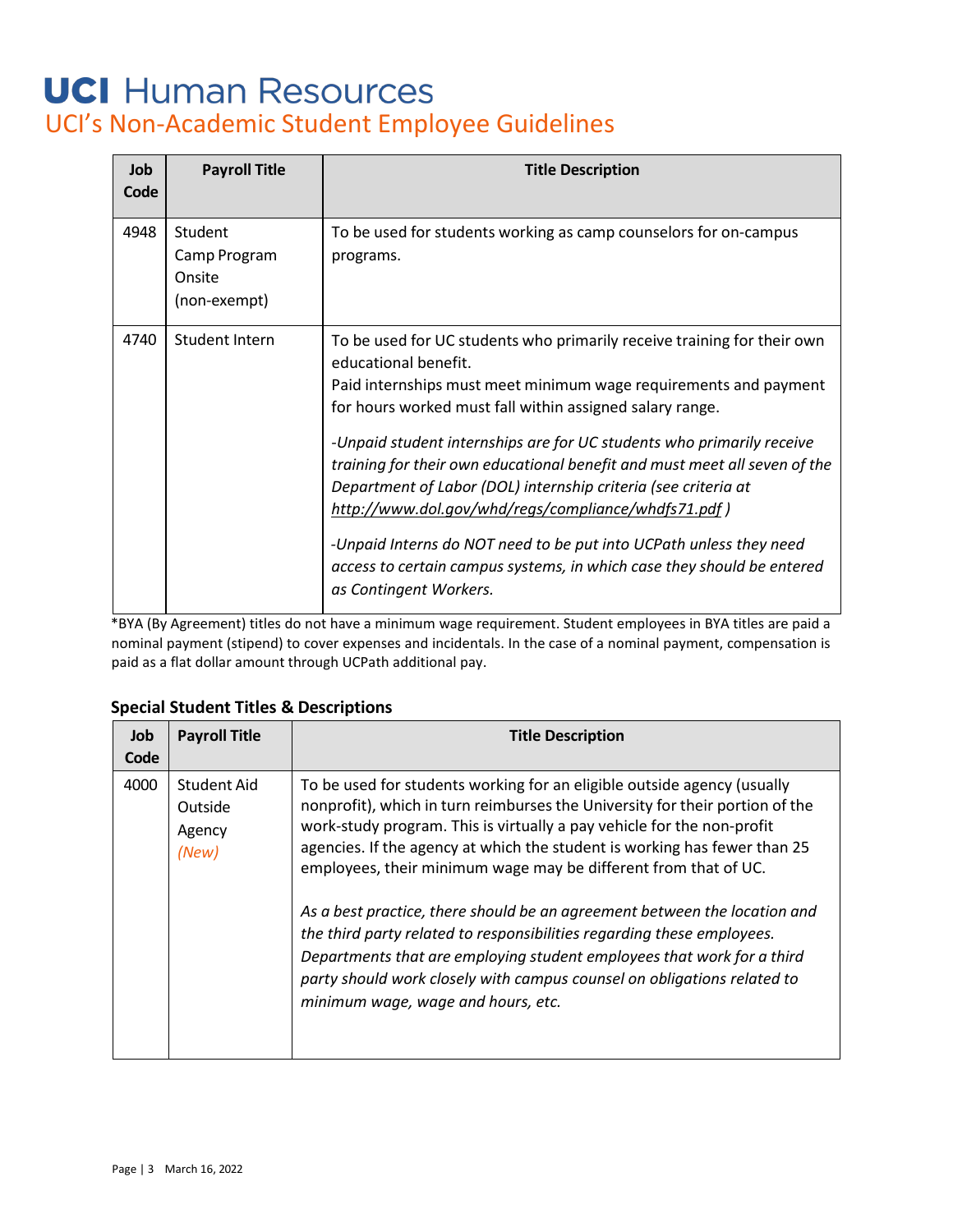| Job<br>Code | <b>Payroll Title</b>                                           | <b>Title Description</b>                                                                                                                                                                                                                                                                                                                                |
|-------------|----------------------------------------------------------------|---------------------------------------------------------------------------------------------------------------------------------------------------------------------------------------------------------------------------------------------------------------------------------------------------------------------------------------------------------|
| 4329        | Appointed<br>Official,<br>Student<br><b>Activities</b><br>BYA* | To be used for students appointed to and serving official time on a Board or<br>Student Activity committee (i.e. Chairperson of the Programming Board,<br>Director of Activities Fairs, Pep Band Director, etc.).                                                                                                                                       |
| 4331        | Elected<br>Officer,<br>Student<br>Government<br>BYA*           | To be used for students elected to and serving official time on a Board or<br>Student Activity committee (i.e. Chairperson of the Programming Board,<br>Director of Activities Fairs, Pep Band Director, etc.).                                                                                                                                         |
| 4944        | Student<br>Residence Hall                                      | To be used for students live-in or not live-in housing; who work daily with<br>students on an individual or group basis in a residence unit.<br>For a non-UC student, use a Non-UC Student Title or Resident Advisor 2 (TC<br>4570)                                                                                                                     |
| 5287        | Student<br><b>Residence Hall</b><br>BYA*<br>(New)              | To be used for students live-in or not live-in housing; who work daily with<br>students on an individual or group basis in a residence unit. Compensation is<br>paid as a flat dollar amount through UCPath additional pay and reflects<br>deductions for room and board.<br>For a non-UC student, use a Non-UC Student Title or Resident Advisor 2 (TC |
|             |                                                                | 4570)                                                                                                                                                                                                                                                                                                                                                   |
| 4946        | Student<br><b>Residence Hall</b><br>Lead                       | To be used for students live-in or not live-in housing; who work daily with<br>students in a lead capacity on an individual or group basis in a residence<br>unit.                                                                                                                                                                                      |
|             |                                                                | For a non-UC student, use a Non-UC Student Title or Resident Advisor 2 (TC<br>4570)                                                                                                                                                                                                                                                                     |
| 5286        | Student<br><b>Residence Hall</b><br>Lead<br>BYA*               | To be used for students live-in or not live-in housing; who work daily with<br>students in a lead capacity on an individual or group basis in a residence<br>unit. Compensation is paid as a flat dollar amount through UCPath additional<br>pay and reflects deductions for room and board.                                                            |
|             | (New)                                                          | For a non-UC student, use a Non-UC Student Title or Resident Advisor 2 (TC<br>4570)                                                                                                                                                                                                                                                                     |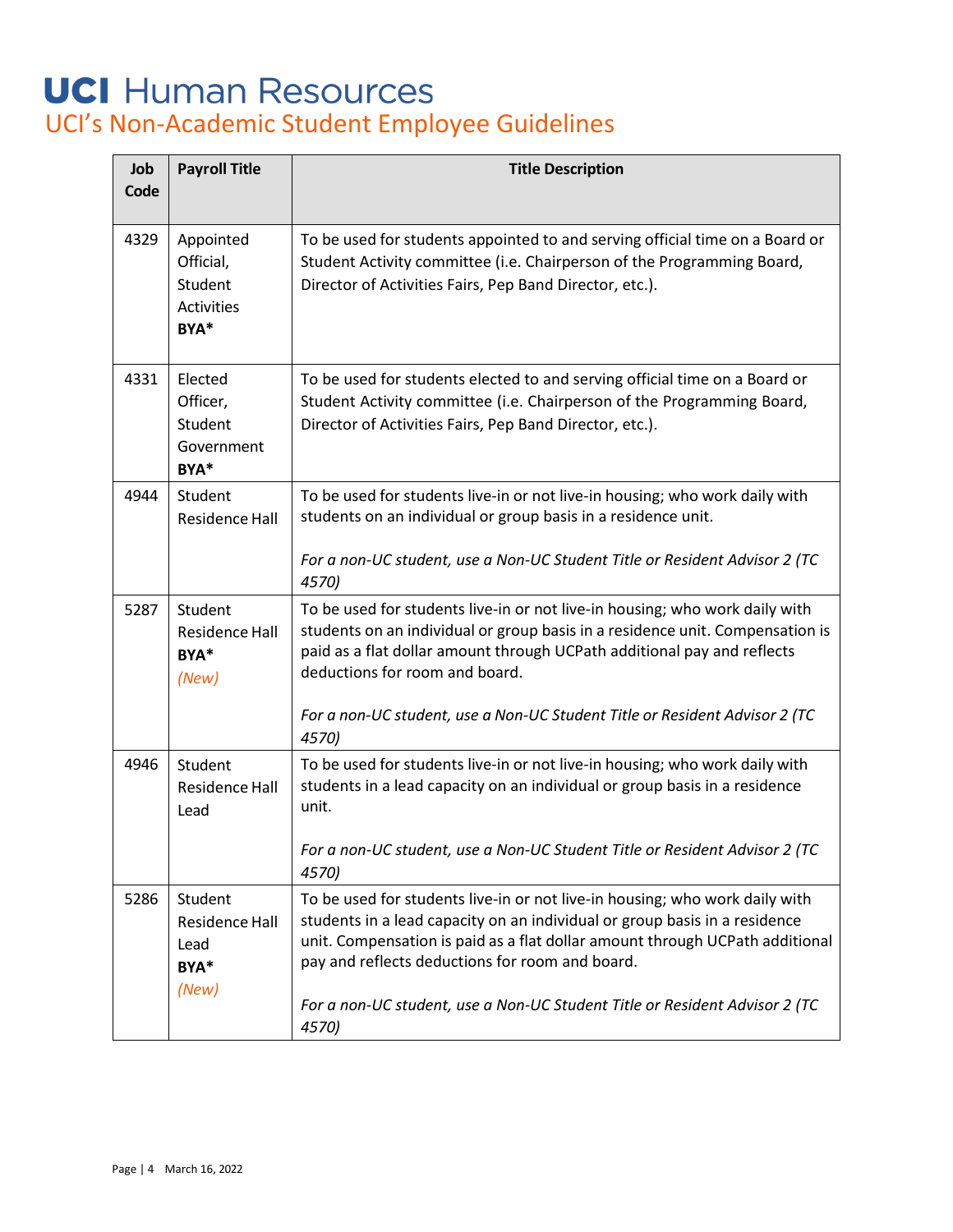| Job<br>Code | <b>Payroll Title</b>         | <b>Title Description</b>                                                                                                                                                                                                                                                                                                           |
|-------------|------------------------------|------------------------------------------------------------------------------------------------------------------------------------------------------------------------------------------------------------------------------------------------------------------------------------------------------------------------------------|
| 9920        | Student<br>Volunteer<br>BYA* | To be used for students who are volunteering and do not receive an hourly<br>wage however they receive nominal payment for services and expenses.<br>Examples include Earth Day clean up, student clubs that volunteer with local<br>non-profit organizations, notetaking for other students through Disabled<br>Students Program. |
|             |                              | Unpaid student volunteers do NOT need to be put into UCPath unless access<br>to certain UC systems are required, in which case they should be entered as a<br>Contingent Workers. Bringing on unpaid volunteers requires compliance with<br>volunteer guidelines http://policies.uci.edu/policies/procs/300-13.php.                |

\*BYA (By Agreement) titles do not have a minimum wage requirement. Student employees in BYA titles are paid a nominal payment (stipend) to cover expenses and incidentals. In the case of a nominal payment, compensation is paid as a flat dollar amount through UCPath additional pay.

### **Compensation, Performance and Termination**

### Student Titles

Student positions are found throughout the University. The responsibilities of these positions are as varied as the functions they support. Job duties vary from simple, routine, and repetitive tasks to complex assignments requiring the application of academic and/or technical skill or training. Student positions are assigned to the above referenced titles based on the job duties to be performed.

### Job Description

It is recommended that supervisors prepare job descriptions that outline the duties and responsibilities for their student positions. Please note that job descriptions are required for student employees in the work-study student program.

### Salary Ranges and Appointment Rates (doesn't apply to BYA appointments)

Each student title is assigned a salary range with a minimum, midpoint and maximum salary rate (salary range minimums are equal to or greater than minimum wage). Students must be paid between the minimum and maximum of the assigned salary range. Students are normally hired at the minimum of the salary range, but with department head approval and in consultation with Human Resources, students may be paid at any rate within the established salary range. Student salaries should be fair and equitable and based on factors such as job duties, experience, skills, abilities and performance without regard to race, color, religion, sex, national origin, age or disability. For student employee salary ranges, go to UCPath HR Title and Pay located on the lower right hand side of t[he Total Rewards Compensation web](https://www.hr.uci.edu/partnership/totalrewards/compensation.php) [site.](https://www.hr.uci.edu/partnership/totalrewards/compensation.php)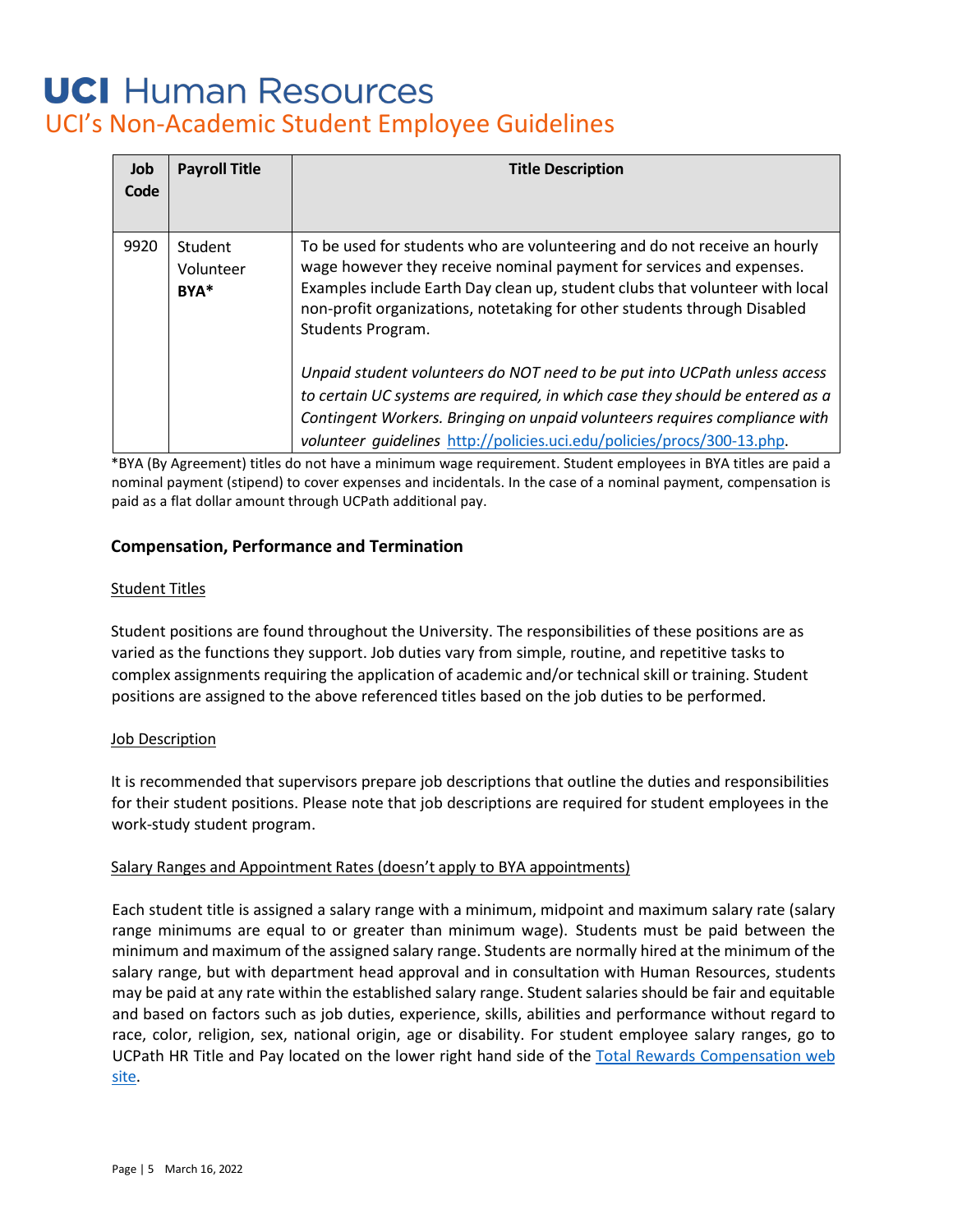### Salary Increases (doesn't apply to BYA appointments)

A salary increase may be granted to student positions at management's discretion. Adjusted rates of pay may not exceed the maximum of the assigned salary range.

#### Performance Expectations and Feedback

It is recommended that supervisors provide clear directions for assignments and expectations for performance, including attendance and conduct. It is also recommended that supervisors provide performance feedback to their student employees throughout their assignments.

Performance feedback can help student employees identify and label the skills they've developed to better articulate how these skills can be leveraged for future employment opportunities. In particular, discussing what it means for a skill to be transferable, and identifying transferable skills, can be especially useful since many students may not realize how skills can be applied across a variety of industries, jobs and titles. Learn more about [career readiness competencies fr](https://www.naceweb.org/career-readiness/competencies/career-readiness-defined/)om your campus career center staff and the National Association of Colleges and Employers.

#### Termination of Appointments

Under the casual/restricted appointment type, appointments may be ended at any time. It is recommended to give students as much notice as possible that their appointment will be ending. If termination is due to employee performance, supervisors are strongly encouraged to provide performance feedback and explain their decision so that the student may learn from their experience.

### **Possible Impacts on Tax, Benefits, Retirement and Sick Leave (doesn't apply to BYA appointments).**

### FICA Tax

Student employees are exempt from the University's Deferred Contribution Plan (DCP) and Medicare tax withholding if they are enrolled in a UC at least half-time and hold a casual restricted appointment. Student employees not enrolled in a UC at least half-time must contribute 7.5% of their earnings to the DCP and 1.45% to Medicare. In addition, UC student employees who exceed 80% time or more in one month are not eligible for the FICA exemption. Non-UC student employees hold limited appointments and are therefore subject to DCP/Medicare withholding.

#### Benefits Eligibility

Student employees may become eligible for Core Benefits if they work equal to or greater than 75% FTE time for three (3) months or more.